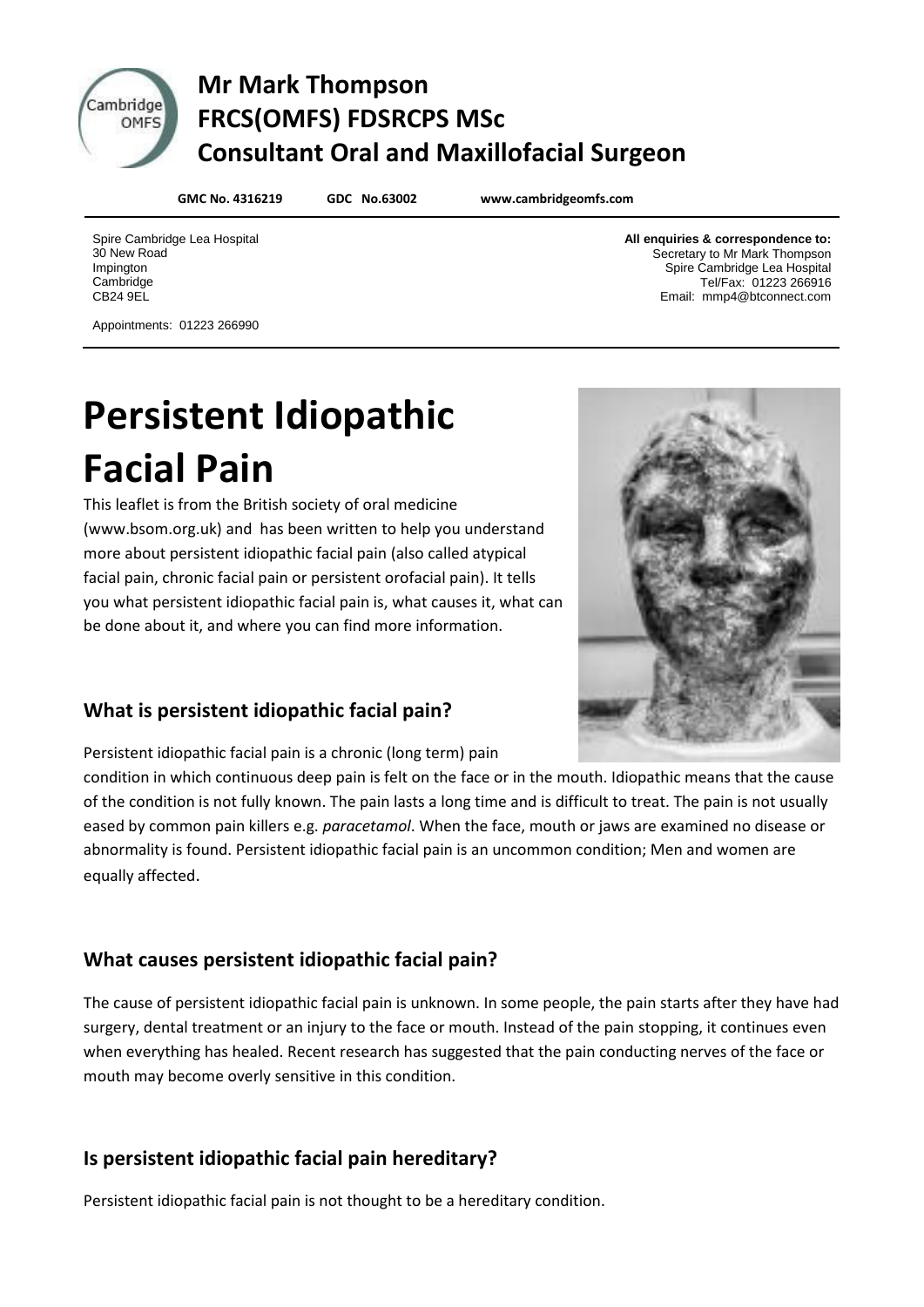# **What are the symptoms of persistent idiopathic facial pain?**

The pain in persistent idiopathic facial pain can be a dull ache, crushing sensation, burning sensation or throbbing in the face or mouth. The pain may not always stay in one area but may radiate to other parts of the face. The pain is usually continuous but may vary in severity. It does not usually ease on taking common pain killers. The pain is usually unilateral (on one side of the face only). Sometimes patients with this condition have other symptoms which include neck pain, back pain, irritable bowel and itchy skin.

## **What does persistent idiopathic facial pain look like?**

There are no outward physical signs of this condition. People with persistent idiopathic facial pain can have a normal, healthy face and mouth. The lack of outward signs of this condition can make it hard for others to understand this condition.

#### **How is persistent idiopathic facial pain diagnosed?**

There is no diagnostic test for idiopathic facial pain, so the diagnosis relies largely on your description of your symptoms and by examination of the face, neck, jaw, mouth, teeth and gums to rule out any disease or abnormality. Radiographs (X-rays) or scans of the teeth, jaw, neck or brain may be required but are not necessary in all cases. Blood tests may also be required in some cases to exclude other causes of facial pain

## **Can persistent idiopathic facial pain be cured?**

Persistent idiopathic facial pain cannot be cured. The aims of treatment are to reduce the severity of pain and to help you manage your symptoms**.** There are no known long-term or serious health problems associated with persistent idiopathic facial pain but due to the burden of persistent pain you may be affected by irritability, anxiety, low mood and depression. This should be openly discussed and your pain specialists or doctor will ask about mood and other mental health conditions during consultations.

# **How can persistent idiopathic facial pain be treated?**

- Treatment of persistent idiopathic can be challenging and is best undertaken initially in a specialist unit. A multi-disciplinary (many different specialists) approach may have the most success.
- Treatment may involve medication such as low dose antidepressants e.g. *nortriptyline* or selective serotonin reuptake inhibitors e.g. *sertraline*. These medications aim to reduce the severity of the pain by reducing the sensitivity of the nerves controlling the pain.
- Other treatments include cognitive behaviour therapy and pain management programmes which are designed to help you cope with your long term symptoms.
- Alternative or complementary therapies may also be considered as part of a comprehensive pain management plan.
- Further information on treatment options is available through the British Pain Society (links below).

#### **What can I do?**

 Learn about chronic pain and its management. This will assist in your management of your own pain symptoms. Discuss all concerns about the diagnosis and management of your persistent idiopathic facial with the pain team. This will ensure that you are involved in pain management decision making and you will receive the most appropriate care.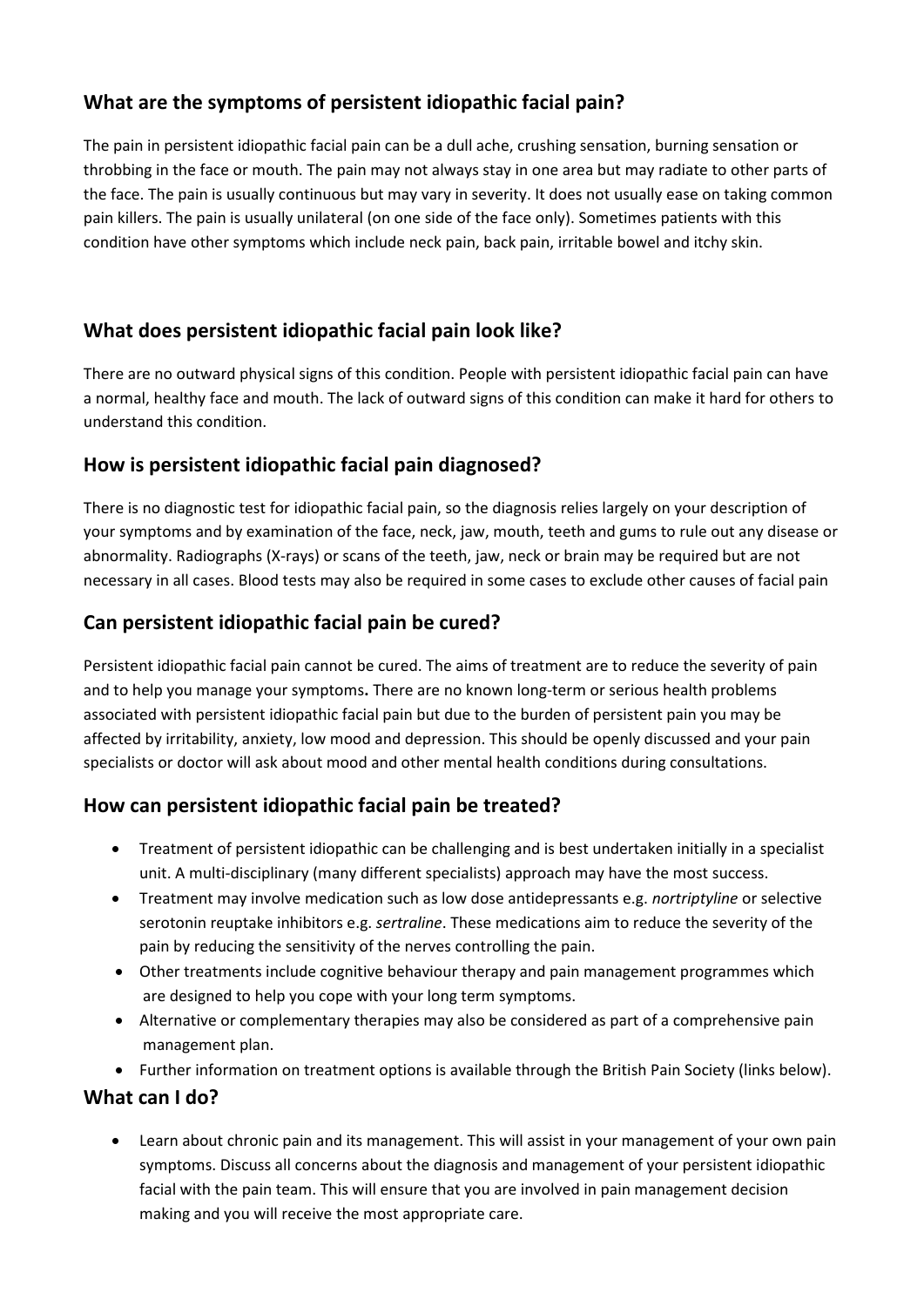- If you find that you are feeling sad or unable to cope with your condition, you should seek professional help. It is common for people with painful conditions to develop a low mood, and there is treatment available to help.
- Keep active and try not to let the presence of pain impact on your daily activities. Make sure you set aside time to do pleasurable activities and reward yourself if you have coped well with the day. These types of measures have been shown to be more effective than any medication

If you are given medication please take it regularly and be patient as it may take several weeks to improve symptoms.

 Continue to visit your dentist regularly and maintain good oral hygiene to prevent any tooth decay or gum disease which may make pain symptoms worse.

#### **Where can I get more information about persistent idiopathic facial pain?**

There are a number of sources of information on facial pain conditions. It is important that when searching on the internet information is gathered from reputable and, accurate, medical and dental websites. Listed below are a few links to such websites and recommendations on available publications.

#### *Information on Persistent Idiopathic Facial Pain*

*International Association for the Study of Pain* - http://www.iasppain.org/AM/Template.cfm?Section=Fact\_Sheets4&Template=/CM/ContentDisplay.cfm&ContentID=14459

*The Facial Pain Association -* <http://www.fpa-support.org/2011/01/headache-and-chronic-facial-pain>

*Persistent Idiopathic Facial Pain- Stanley J Krolczyk, DO, RPh; Chief Editor: Robert A Egan, MD*  <http://emedicine.medscape.com/article/1142187-overview>

*International Headache Society Headache Classification Subcommittee of the International Headache Society. The International Classification of Headache* 6

*Disorders: 2nd edition.* Cephalalgia*. 2004;24 Suppl 1:9-160.* [http://ihs](http://ihs-classification.org/en/02_klassifikation/04_teil3/13.18.04_facialpain.html)[classification.org/en/02\\_klassifikation/04\\_teil3/13.18.04\\_facialpain.html](http://ihs-classification.org/en/02_klassifikation/04_teil3/13.18.04_facialpain.html)

#### *Information on Pain Management*

*British Pain Society* [http://www.britishpainsociety.org/book\\_understanding\\_pain.pdf](http://www.britishpainsociety.org/book_understanding_pain.pdf)

*Pain Management Programme* [http://www.britishpainsociety.org/book\\_pmp\\_patients.pdf](http://www.britishpainsociety.org/book_pmp_patients.pdf)

*Pain Medications* [http://www.britishpainsociety.org/patient\\_publications.htm](http://www.britishpainsociety.org/patient_publications.htm)

*Explain pain - David S. Butler and G. Lorimer Moseley (2003) Noigroup Publications, ISBN-10: 097509100X and ISBN-13: 978-0975091005* http://www.noigroup.com/en/Product/EPB

*Overcoming Chronic Pain. Frances Cole, Helen Macdonald, Catherine Carus & Hazel Howden-Leach (2010) London: Robinson ISBN 978-1-84119-970-2* [http://www.britishpainsociety.org/patient\\_suggest\\_reading.htm](http://www.britishpainsociety.org/patient_suggest_reading.htm)

*Manage your pain. L Beeston, A Molloy, M Nicholas & L Tonkin (2011) London: Souvenir Press ISBN 9780285640481* [http://www.britishpainsociety.org/patient\\_suggest\\_reading.htm](http://www.britishpainsociety.org/patient_suggest_reading.htm)